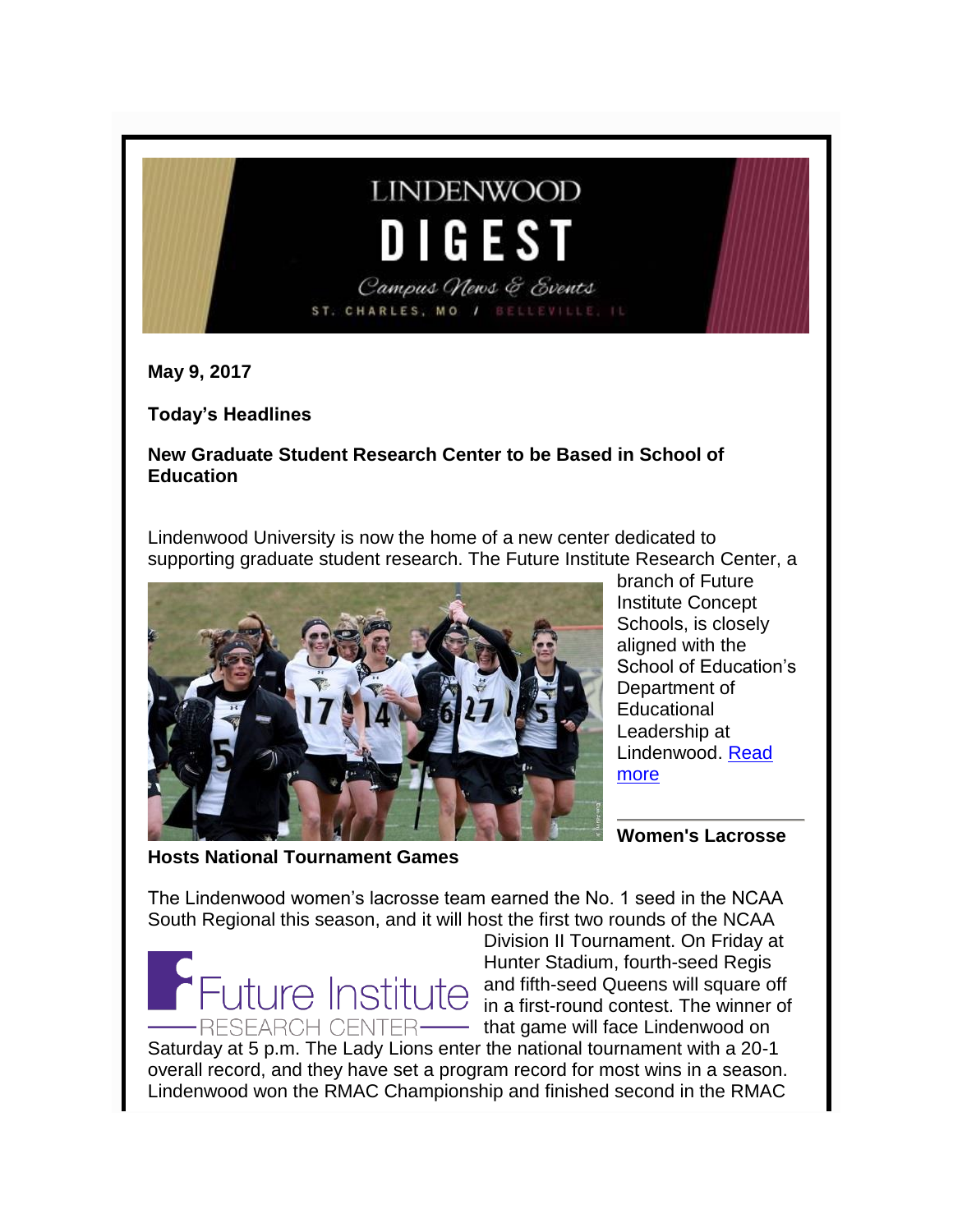Tournament. Come cheer on your Lady Lions on Saturday as it looks to advance to the NCAA Semifinals for the fourth straight year.

#### **Nicolas Wittu Named Employee of the Month for April**

Coordinator of the Department for Public Safety and Security, Nicolas Wittu has been selected as Lindenwood Belleville's Employee of the Month for April.

Wittu has occupied his current position on the Belleville campus



since March 2016. His deep ties with the University, however, have continued for much longer. Wittu earned his Bachelor of Business Administration at LU-

Belleville last year and served as a student worker, resident assistant, and administrative assistant while

**Nicolas Wittu (second from left) receives the Employee of the Month certificate from Director of Public Safety and Security Tom Coppotelli (far left), Assistant Director of Public Safety and Security Ryan Anderson (third from left), and President Brett Barger (far right).**

pursuing his degree. He is currently enrolled in the Lindenwood MBA program and is specializing in Finance. [Read more](http://felix.lindenwood.edu/newsletter/2017_05/eom.pdf)

#### **Assessment Tip of the Week: "***Assessment Update* **articles on NILOA's Excellence in Assessment Designation"**

The [Assessment Tip of April 17, 2017](http://lindenwood.libguides.com/ld.php?content_id=31341249) noted that Beth Kania-Gosche is assembling a team of Lindenwood faculty and staff to work on an application to the National Institute for Learning Outcomes Assessment (NILOA) for an "Excellence in Assessment (EIA) Designation" for our institution. In light of that effort that is already underway, you may find it instructive to read [this article](http://lindenwood.libguides.com/ld.php?content_id=31620423) from *Assessment Update* on "Recognizing Excellence in Assessment." The article describes the EIA designation, the application process, and the benefits of achieving the EIA designation. In fact, check out the [entire January-](http://lindenwood.libguides.com/ld.php?content_id=31623787)[February 2017 issue o](http://lindenwood.libguides.com/ld.php?content_id=31623787)f *Assessment Update* for additional articles describing the assessment programs at four institutions that have already achieved the EIA designation.

Questions? Contact David Wilson, Chief Assessment Officer, at [DWilson@lindenwood.edu](mailto:DWilson@lindenwood.edu) or x4737.